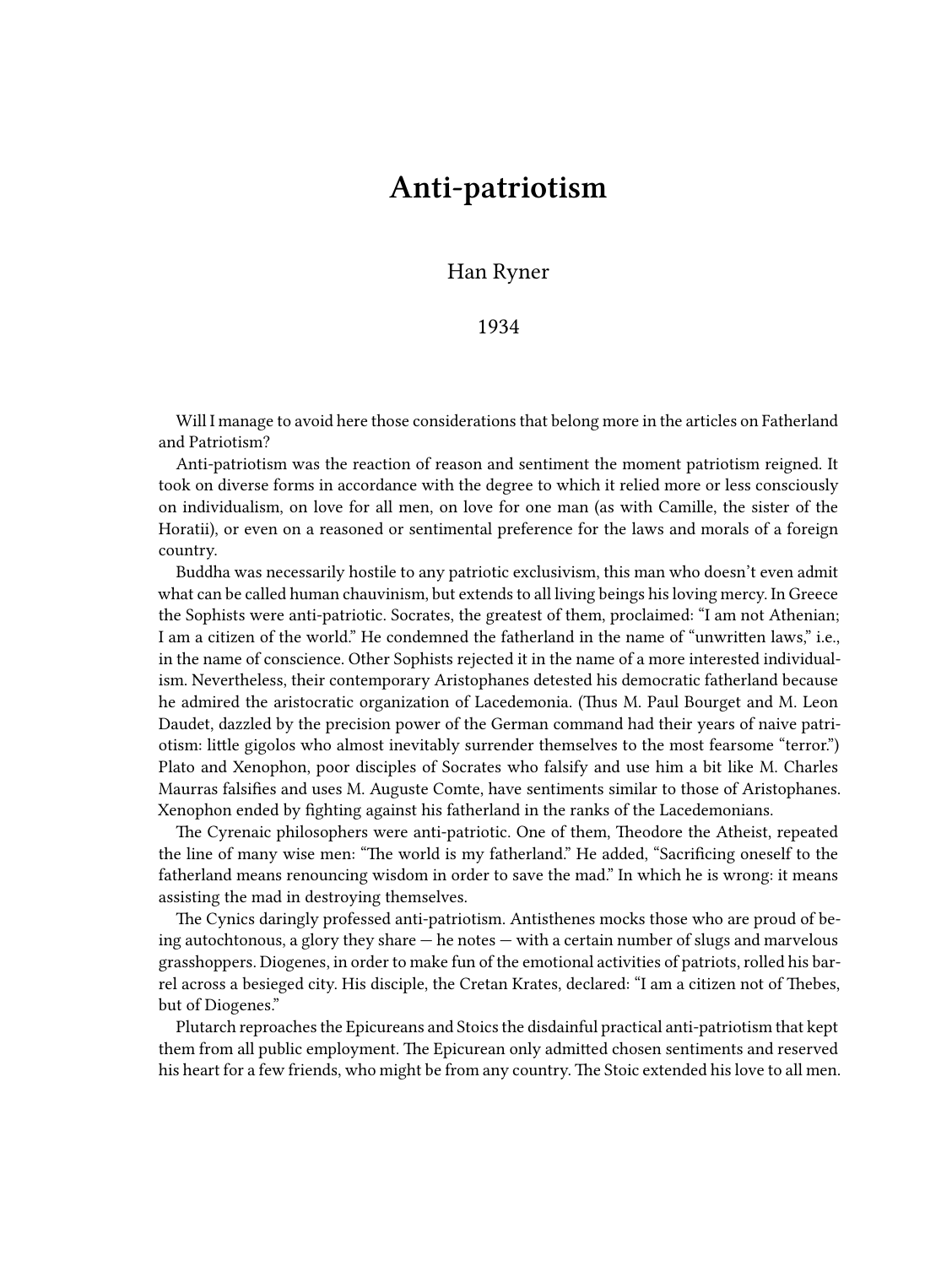He obeyed "the nature that made man the friend of man, not from interest, but from the heart." Four centuries before Christianity he invented charity, which unites in one family all those who participate in reason, men and gods.

The first Christians were as anti-patriotic as the Stoics, the Epicureans and the other wise men. Those of Judea were not moved by the ruin of Jerusalem. Those from Rome stubbornly predicted the fall of Rome. They only loved the celestial fatherland, and Tertullian said in their name: "The thing that is most foreign to us is the public thing." They were faithful to the spirit of the Gospel, where a certain parable of the Good Samaritan would be translated by a truly Christian Frenchman into the parable of the good Prussian, though an evangelical German would make of it the parable of the good Frenchman. And "good" wouldn't have the same meaning that it does with a Hindenburg of the academician Joffre.

Catholicity means universality. Catholicism is international and consequently, if it is conscious and sincere, is form of anti-patriotism. A more recent International wants to replace war by revolution, and hostilities between nations by the class struggle. The principles of Catholicism don't allow a distinction between the faithful and the non-believers. Modern Catholics brag of their patriotism without realizing that this means denying their catholicity. Thus the members of the Socialist or Communist parties who consent to "national defense" would knowingly or not cease to be able to call themselves socialists. The catholic meaning still lives in a few men, in Gustave Dupin, author of "*La Guerre Infernale*," in Grillot de Givry, author of "*Le Christ et la Patrie*," in Dr. Henri Mariave, author of "*La Philosophie Suprême*." They are thus considered an abomination by their so-called brothers.

The anti-patriotic truth was never explained by anyone with more balanced force and clear consciousness than by Tolstoy. His pamphlet "Patriotism and the Government" shows to what extent "patriotism is a backward idea, inopportune and harmful… As a sentiment patriotism is an evil and harmful sentiment; as a doctrine it is nonsensical, since it is clear that if every people and every state takes itself for the for the best of peoples and states then they have all made an outlandish and harmful mistake." He then explains how "this old idea, though in flagrant contradiction with the entire order of things, which has changed in other aspects, continues to influence men and guide their acts." Only those in power, using the easily hypnotizable foolishness of the people, find it "advantageous to maintain this idea, which no longer has any meaning or usefulness." They succeed in this because they own the sold-out press, the servile university, the brutal army, the corrupting budget, the most powerful means for influencing men."

Except when it's a question of demands by natives of the colonies, or the separatist sentiments of a few Irishmen, a few Bretons, or a few Occitanians, the word patriotism is almost always used today in a lying fashion. The sacrifices that are requested for "for the fatherland" they in reality have us offer to another divinity, to the nation which destroyed and robbed our fatherland, whichever it might be. No one any longer has a fatherland in the large and heterogeneous modern nations…

The love for the land of our birth is foolish, absurd, and the enemy of progress if it remains exclusive. If it were to become a means of intelligence I would praise it in the same way that the man who rests in the shade of a tree praises the seed. From my love for the land of my childhood and for the language that, I might say, first smiled on our ears should, comes love for the beauties of all of nature and the pensive music of all human languages. May my pride in my mountain teach me to admire other summits; may the gentleness of my river teach me to commune with the dream of all waters; from the charm of my forest, may I learn to find it in the measured grace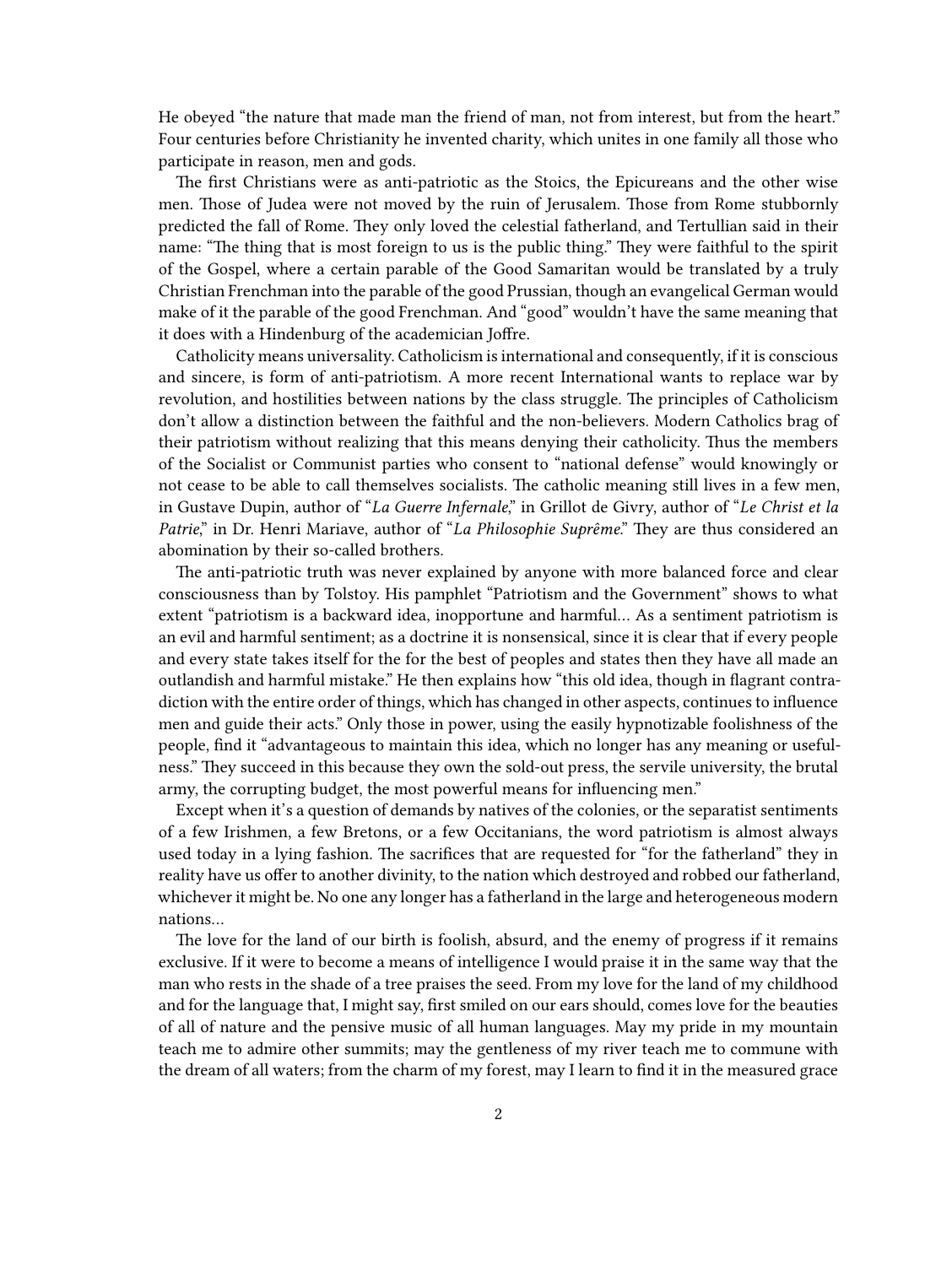of all woods; may the love of a known idea never turn me from a new idea or an enrichment that comes from afar. In the same way that a man grows beyond the size of a child, the first beauties met serve to have us ideally understand, taste, and conquer all beauties. What poverty to hear in these naive memories a poor and moving language that prevents our hearing other languages! Let us love, in our childhood memories the alphabet that allows us to read all the texts offered by the successive or simultaneous riches of our life.